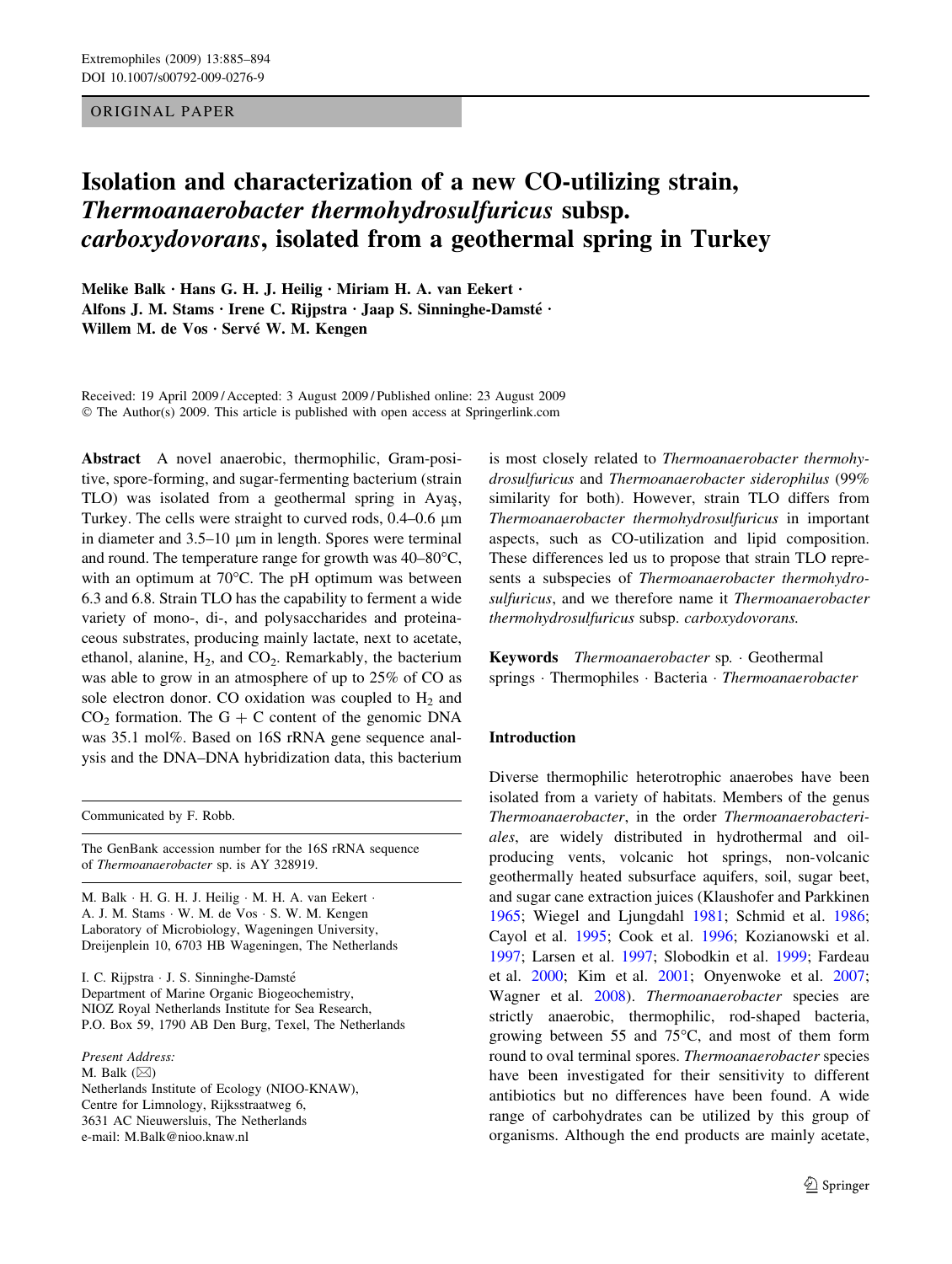lactate, ethanol,  $H_2$ , and  $CO_2$ , the most abundant end product depends on the species and the growth conditions. Generally, thiosulfate can be used as electron acceptor in anaerobic respiration. Here we describe a new anaerobic thermophilic bacterium which belongs to the genus Thermoanaerobacter, and which differs from its closest relatives with respect to CO-utilization, lipid composition and fermentation pattern.

#### Materials and methods

#### Collection of the sample

Strain TLO was enriched from a mud sample obtained from a geothermal spring in Ayas in Turkey. The geographical coordinates of the sampling site were  $40.2^\circ$  latitude, 32.4° longitude. The temperature and the pH of the sampling site was  $75^{\circ}$ C and 7.5 (at 75 $^{\circ}$ C), respectively.

#### Isolation

The mud sample (5 ml) was directly transferred to 50-ml sterilized bicarbonate-buffered medium in a 117-ml serum vial sealed with a butyl rubber stopper under a gas phase of  $N_2/CO_2$  (80/20, v/v). Cellobiose (20 mM) was used as electron donor. The enrichment culture was grown at 68°C and after growth, contained predominantly spore-forming rods. Isolation of the dominant bacterium was achieved by the soft-agar dilution method. The colonies, visible after three days of incubation, were uniformly round, 0.5– 1.0 mm in diameter and white. They were picked from the highest dilution  $(10^{-8})$  with a sterile needle and subcultured in liquid medium containing 20 mM of cellobiose as a substrate. Serial agar and liquid dilutions in cellobiosecontaining media were repeated until a pure culture was obtained. The pure culture was designated strain TLO (=DSM15750, =ATCC BAA-892).

#### Media and cultivation

The composition of the BM medium used for routine growth and substrate utilization experiments were based on medium 120 of the DSMZ (<http://www.dsmz.de>), with the following modifications: casitone, methanol and cysteine-HCl were omitted and the amount of yeast extract was either lowered to 0.25 g  $1^{-1}$  or not added for growth experiments. Routinely, cellobiose (20 mM) was used as the carbon and energy source. The pH of the medium (standard pH was 6.7) was adjusted using temperature corrected pH standards and by injecting calculated amounts of sterile  $Na_2CO_3/NaHCO_3$  or HCl from the sterile, anaerobic stock solutions. The medium was boiled and cooled to room temperature under a stream of  $O_2$ -free N<sub>2</sub> gas. The medium was anaerobically dispensed into serum bottles under a  $N_2/CO_2$  (80/20, v/v) gas atmosphere. The bottles were closed with butyl rubber stoppers sealed with crimp seals. The medium was autoclaved for 20 min at 121°C. Prior to inoculation, the medium was reduced with sterile stock solutions of Na<sub>2</sub>S, 7–9  $H_2O$  and NaHCO<sub>3</sub> to obtain final concentrations of 0.04 and 0.2%, respectively.

The pure culture of strain TLO was either maintained by weekly transfer of a 1% (v/v) inoculum to fresh medium or inoculated from frozen glycerol stocks. Bottles were incubated in the dark without shaking. To investigate and optimize lactate production, some experiments were performed with phosphate-buffered medium 640 of the DSMZ (PB medium), which enabled a lower pH between 4.0 and 6.7. The reference strains used in this study were Thermoanaerobacter siderophilus (DSM 12299) (Slobodkin et al. [1999](#page-8-0)) and T. thermohydrosulfuricus (DSM 567) (Klaushofer and Parkkinen [1965\)](#page-8-0).

Growth on different substrates was measured as the optical density at 600 nm (OD600).

Uninoculated medium served as a reference. The results represent duplicate experiments. The optimal growth temperature was determined by following growth at various temperatures between  $35^{\circ}$  and  $85^{\circ}$ C, with 5-degree intervals.

Preparation of cell-free extract and enzyme measurement

Cell extracts used for enzyme assays were obtained from cells grown in the PB medium supplemented with 25% of CO as electron donor. The preparation of cell extracts was performed under anoxic conditions in an anaerobic glove box. Cells were collected by centrifugation at 10,000g for 10 min at  $4^{\circ}$ C. The cell pellet was suspended (1:2 [w/v]) in 15 mM potassium/sodium phosphate buffer, pH 7.2. The cells were disrupted by ultrasonic disintegration (Sonics & Materials Inc., Danbury, Conn.) at 40 Kc/s for 30 s followed by cooling for 30 s on ice. The cycle was repeated four times. Cell debris and whole cells were removed by centrifugation at  $13,000g$  for 10 min at 4°C. The supernatant was used for enzyme assays. Carbon monoxide dehydrogenase (CODH) activity was assayed at the temperatures between 60 and  $80^{\circ}$ C by following the COdependent reduction of oxidized methyl viologen (MV) as described by Svetlitchnyi et al. [\(2001](#page-9-0)). One unit of CO oxidation activity was defined as the amount of enzyme that catalyzes the reduction of 2  $\mu$ mol of MV min<sup>-1</sup>, which is equivalent to 1 µmol of CO oxidized min<sup>-1</sup>. The protein content of the cell extracts was determined according to the method of Bradford ([1976\)](#page-7-0) with bovine serum albumin as a standard.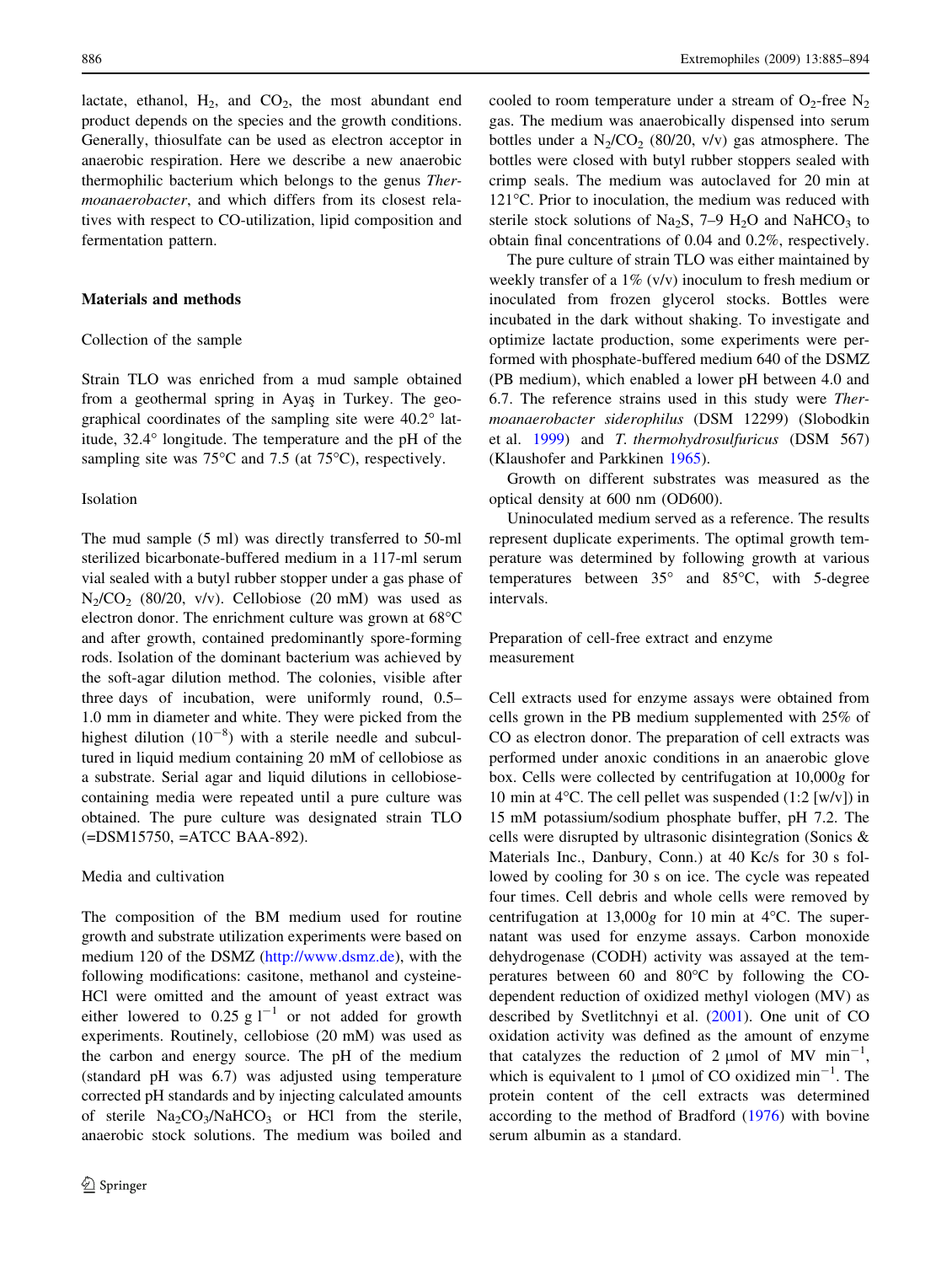<span id="page-2-0"></span>Substrates and electron acceptors utilization tests

The ability of strain TLO to metabolize substrates was tested in the bicarbonate-buffered medium (BM). Substrates were added from sterile, anoxic concentrated stock solutions to final concentrations of 20 mM, unless otherwise indicated. To test the use of potential electron acceptors with glucose as electron donor, thiosulfate (20 mM), elemental sulfur (2%, w/v), sodium sulfite  $(5 \text{ mM})$ , FeCl<sub>3</sub> (10 mM), Fe(III)-NTA (10 mM), Fe(III)citrate (10 mM),  $MnO<sub>2</sub>$  (5 mM), anthraquinone-2,6-disulfonate (AQDS) (20 mM) and arsenate (10 mM), sulfate (20 mM), nitrate (20 mM) or selenate (10 mM) was added to the medium at the indicated concentrations. The use of the electron acceptors was examined by following the optical density (600 nm) of the culture, detection of sulfide production (for sulfate, thiosulfate, sulfite and elemental sulfur), change of visible color (for AQDS) and measurements of the reduction of Fe(III) or formation of a precipitate (for  $MnO<sub>2</sub>$ ) in the medium.

To test the utilization of CO, the bacterium was grown in 117-ml serum vials that contained 50 ml of the PB medium and that were sealed with butyl rubber stoppers and aluminum caps. These vials with 50 ml of the PB medium were flushed with  $N_2$ . The PB medium was supplemented with 0.2 g yeast extract  $1^{-1}$  and trypticase was omitted. Before addition of CO, an underpressure (0.2 bar) was created in the vials and CO was added to give a volume percentage (vol $\%$ ) in the gas phase of 0 to 60 vol $\%$ . Then,  $N_2$  was added to a pressure of 120 kPa (100 kPa = 1 bar). The culture was incubated at  $65^{\circ}$ C and shaken at 100 rpm. The measurements represent four replicates for each duplicate culture grown at the indicated temperature.

Phylogeny, DNA base composition and DNA reassociation

DNA was extracted and purified using the UltraClean Soil DNA kit (MoBio). PCR was performed with the bacterial primers 7f and 1510r (Lane [1991](#page-8-0)) by using the Taq DNA polymerase kit (Life Technologies) to amplify the bacterial 16S rRNA gene. The PCR products were purified with the Qiaquick PCR purification kit (Qiagen, Hilden, Germany) according to the manufacturer's instructions. Sequencing of the complete 16S rRNA gene was performed at Westburg Genomics [\(http://genomics.westburg.nl](http://genomics.westburg.nl)). A total of 1,676 nucleotides of the 16S rRNA gene were sequenced. The sequences were checked with the alignment programs of the ARB package (Ludwig et al. [2004\)](#page-8-0), and a rooted neighbor-joining tree (Escherichia coli 8, D83536 positions 38-1449) was constructed using Moorella thermoacetica as an outgroup species (Fig. 1). On-line similarity analysis of the 16S rRNA gene sequences was performed with the BLAST program at NCBI and EMBL databases.

The  $G + C$  content determination and the DNA–DNA hybridizations were performed at the DSMZ (Braunschweig, Germany). DNA was isolated and purified by chromatography on hydroxyapatite (Cashion et al. [1977\)](#page-7-0) and the  $G + C$  content of strain TLO was determined using the HPLC method described by Mesbah et al. [\(1989](#page-8-0)); unmethylated lambda DNA (Sigma) was used as the standard. DNA–DNA hybridization was carried out as described by De Ley et al. ([1970\)](#page-7-0), with the modifications described by Huss et al. ([1983\)](#page-8-0) and Escara and Hutton [\(1980](#page-7-0)), using a model 2600 spectrophotometer equipped with a model 2527-R thermoprogrammer and plotter (Gilford Instrument

Fig. 1 Dendrogram showing the position of strain TLO among the members of the order Thermoanaerobacteriales and related bacteria. Phylogenetic analysis based on 16S rRNA gene sequences available from GenBank data bases (accession numbers are given in parentheses). The neighborjoining tree was reconstructed from distance matrices; bootstrap values (1000 replication) greater than 50% are listed at branching points. Bar evolutionary distance of 0.10



 $0.10$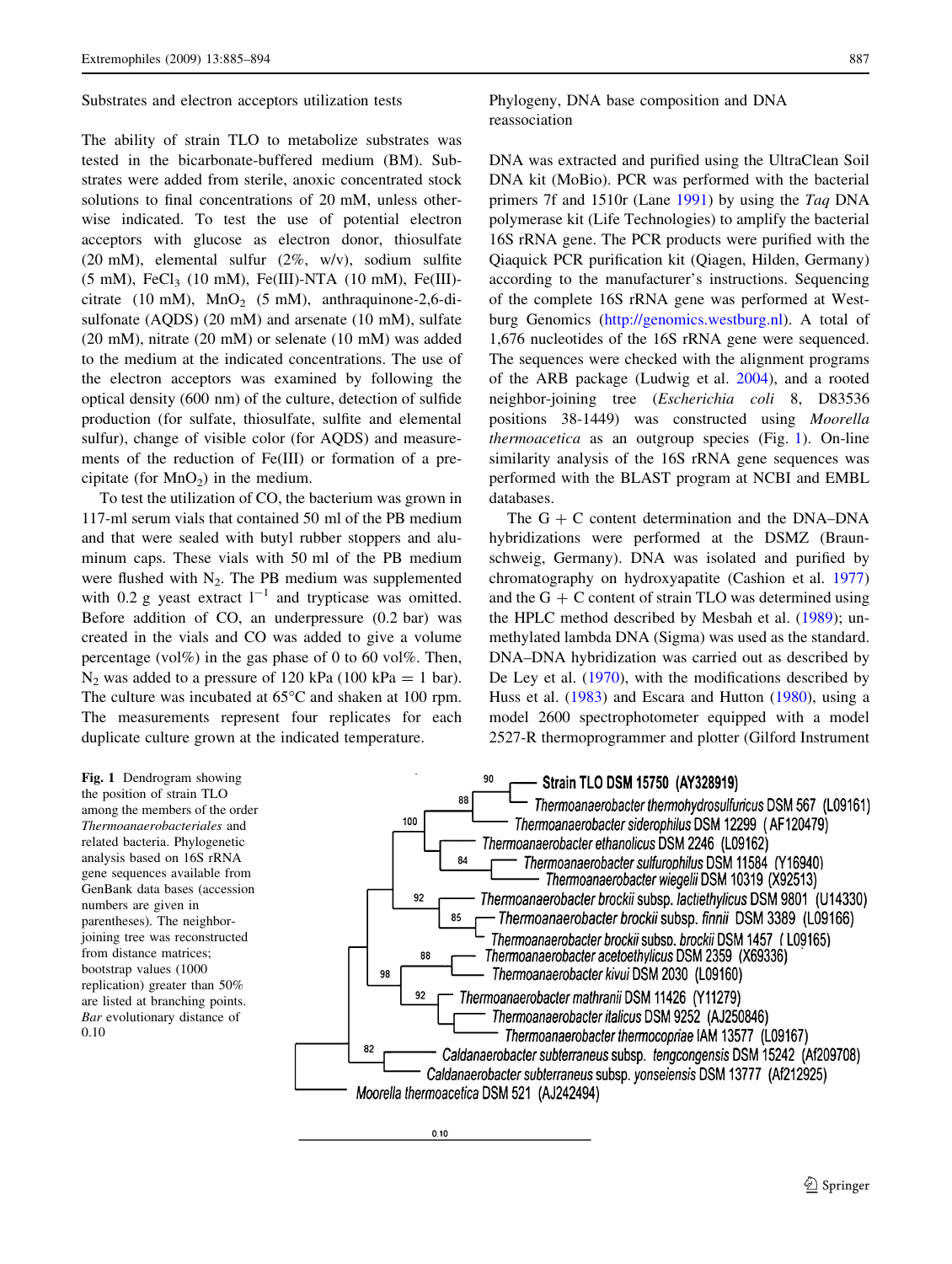Laboratories). Renaturation rates were computed with the TRANSFER.BAS program (Jahnke [1992\)](#page-8-0).

## Lipid analysis

Bacterial cultures of strain TLO, T. thermohydrosulfuricus and T. siderophilus grown on glucose in the BM medium were harvested by centrifugation  $(14,500g, 20 \text{ min}, 4^{\circ}\text{C})$ and pellets were washed with distilled water. Lipids from lyophilized cells were extracted ultrasonically using a mixture of dichloromethane (DCM):methanol of 2:1 (v/v) and this procedure was repeated four times. The residue was saponified with 1 N KOH in 96% of methanol by refluxing for 1 h and subsequently neutralized and extracted with DCM. After addition of internal standards, the "free" and ''bound'' lipid extracts were methylated and silylated and subsequently analyzed by GC and GC-mass spectrometry (GC-MS).

#### Analytical methods

Most substrates were measured by HPLC as described previously by Stams et al. [\(1993](#page-9-0)). Gases and alcohols were measured by gas chromatography (Balk et al. [2003](#page-7-0); Henstra and Stams [2004\)](#page-8-0) and thiosulfate, nitrate and sulfate were analyzed by a HPLC system equipped with an Ionpac AS9-SC column and an ED 40 electrochemical detector (Dionex, Sunnyvale, CA) (Scholten and Stams [1995](#page-8-0)). Sulfide was analyzed by the method of Trüper and Schlegel [\(1964](#page-9-0)). Fe(III) reduction was determined by analyzing Fe(II) with the ferrozine method according to (Lovley and Phillips [1988\)](#page-8-0).

To determine whether D- or L-lactic acid was produced, an enzymatic test kit (Enzytec, Scil Diagnostics GmbH) was used which involved  $D$ - or *L*-lactate dehydrogenase as the discriminating enzyme (From chicken heart, Sigma).

# Results

### Morphology

Cells of strain TLO were straight to slightly curved rods, 0.4–0.6  $\mu$ m in diameter and 3.5–10  $\mu$ m in length depending on the growth phase (Fig. 2a). The cells stained Grampositive (Murray et al. [1994\)](#page-8-0), occurred singly, in pairs or in long chains. Spores were terminal, round, heat resistant endospores. In the presence of thiosulfate and at acidic pH values, elemental sulfur was deposited inside the cells, which was visible as bright deposits under phase-contrast microscopy (Fig. 2b). Spores were usually found during the late exponential or early stationary growth phase in liquid cultures.



Fig. 2 Phase-contrast micrograph of strain TLO (a). Elemental sulfur deposits in thiosulfate supplemented medium (b). Bar 2.5  $\mu$ m

pH-, temperature-, and sodium chloride concentration ranges for growth

The pH of the medium was adjusted using temperature corrected pH standards and by injecting calculated amounts of sterile  $Na_2CO_3/NaHCO_3$  or HCl from the sterile, anaerobic stock solutions. The effects of the pH and NaCl concentration were determined at the optimal temperature for growth. Under these conditions, strain TLO grew between  $40^{\circ}$ C and  $80^{\circ}$ C with optimum growth around  $70^{\circ}$ C, while no growth was detected at 35°C and 85°C. Growth was observed between pH 4.5 and 9, with optimum growth around pH 6.5 (pH 6.3– 6.5). Growth occurred at NaCl concentrations ranging from 0 to 20 g  $1^{-1}$ , with optimum growth at 5 g NaCl  $1^{-1}$ . No growth was observed at 30 g  $1^{-1}$ . Under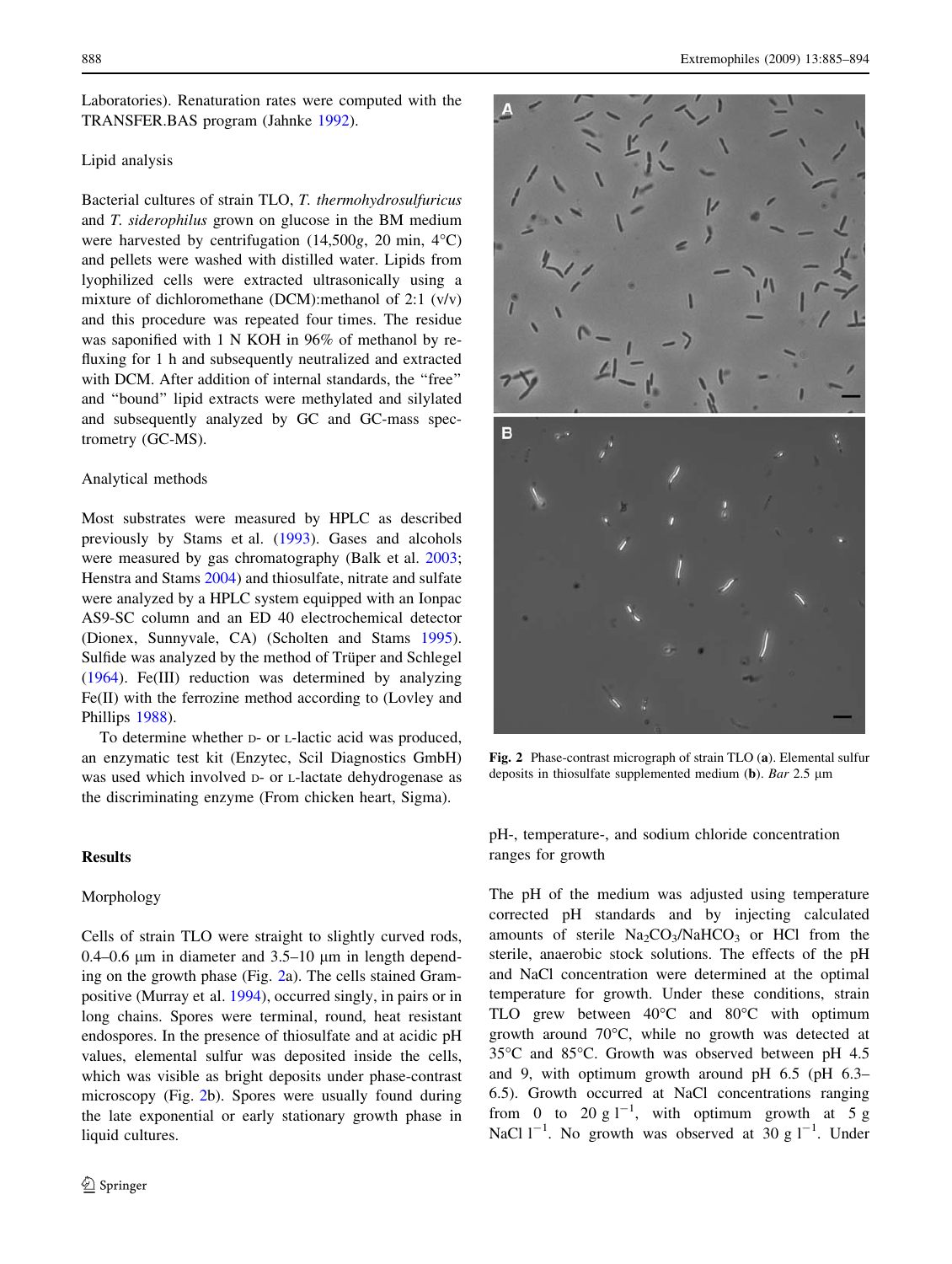the optimal conditions of growth and in the presence of thiosulfate (20 mM), the doubling time of the isolate was about 70 min and the cell density  $(OD_{600})$  reached 0.8.

# Growth substrates and products

Strain TLO grew on the following substrates (at a concentration of 20 mM unless indicated otherwise) in the presence or absence of thiosulfate as the electron acceptor: yeast extract, peptone, beef extract, fructose, glucose, galactose, lactose, maltose, mannose, ribose, sucrose, xylose, xylan, starch, pectin, inulin, and cellobiose. Slow growth was also observed on mannitol and carboxymethylcellulose (CMC). No growth occurred with formate, acetate, lactate, methanol, ethanol, propanol, butanol, propionate, succinate, malate, glycine, alanine, arginine, cellulose, and lichenan.

Under standard conditions at pH 6.7, lactate was the major end product of sugar fermentation (in the absence of thiosulfate), but acetate, ethanol, alanine,  $H_2$ , and  $CO_2$ were formed as well, although in minor amounts. This metabolic profile was largely influenced by the growth conditions. At more acidic pH values, lactate production increased, and when the pH of the medium was between 4.5 and 5.0 around 1.7 mol lactate and 0.1 mol ethanol were produced per mol glucose fermented and acetate could not be detected. Increasing the pH up to 9.0 resulted in more acetate (1.6 mol/mol glucose) and less lactate (0.4 mol/mol glucose). Thiosulfate utilization also affected the metabolic patterns during sugar utilization. In the absence of thiosulfate, per mol of glucose 1.2 mol of lactate, 0.3 mol of acetate, 0.4 mol of ethanol, 0.3 mol of alanine,  $0.2$  mol of hydrogen, and  $0.7$  mol of  $CO<sub>2</sub>$  were produced. In the presence of thiosulfate, the product formation from glucose of the strain changed with an increase in acetate production and a decrease in alanine production. Around 1.3 mol of acetate was produced per mol glucose fermented, and the other products were lactate (0.6 mol), ethanol (0.2 mol), alanine (0.02 mol), hydrogen (0.03 mol), and  $CO<sub>2</sub>$  (1.5 mol). Under these conditions 1 mol of thiosulfate was reduced to 2 mol of sulfide. Remarkably, when the phosphate-buffered and N2-flushed medium (PB medium; pH 5.8) was used, thiosulfate was converted to elemental sulfur instead of sulfide as in the BM medium.

Strain TLO was also found to grow in an atmosphere of up to 25% of CO as a sole electron donor. The bacterium either did not grow or did not completely oxidize CO at higher concentrations than 25% of CO in the gas phase. The complete conversion of CO was only observed in the bottles with CO up to 25%.



Fig. 3 CO conversion by strain TLO performed at 65°C and shaken at 100 rpm with CO as sole substrate. The results represent the average of duplicate experiments. Carbon monoxide (filled diamond), hydrogen (filled circle) and OD (open triangle)

CO oxidation was coupled to  $H_2$  and  $CO_2$  formation (Fig. 3). In agreement with the observed CO-utilization, cell-free extracts were shown to exhibit CODH activity.

The maximum CODH activity in cell-free extracts at 60, 65, 70, 75, and 80°C was found to be 66  $\pm$  4.7, 72  $\pm$  3.9,  $46 \pm 2.9$ ,  $12 \pm 2.1$ , and  $2.2 \pm 0.17$  U mg of protein<sup>-1</sup>, respectively.

#### Electron acceptors

In addition to thiosulfate (20 mM), elemental sulfur (2%, w/v), sodium sulfite  $(5 \text{ mM})$ , FeCl<sub>3</sub>  $(10 \text{ mM})$ , Fe $(III)$ -NTA (10 mM), Fe(III)-citrate (10 mM),  $MnO<sub>2</sub>$  (5 mM), anthraquinone-2,6-disulfonate (AQDS) (20 mM), and arsenate (10 mM) could serve as electron acceptors. Sulfate (20 mM), nitrate (20 mM), and selenate (10 mM) could not be utilized.

#### Yeast extract dependence

Yeast extract did affect product formation. When the yeast extract concentration was raised to 0.1% or higher, glucose fermentation was shifted from lactate and ethanol to more lactate and acetate formation.

Lactate produced from glucose, fructose, or maltose was mostly L-lactate with a content of more than 99% based on total lactic acid produced.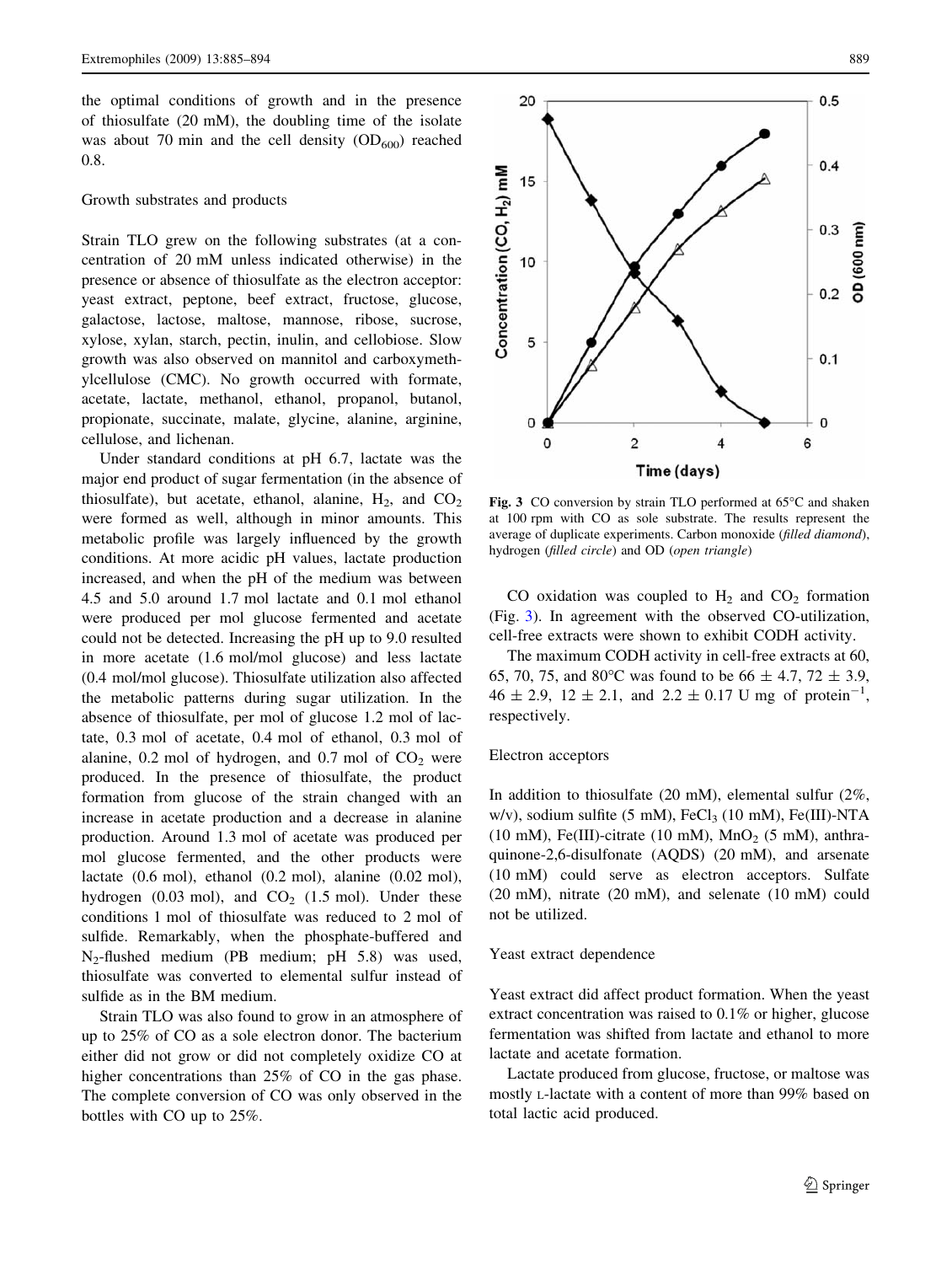<span id="page-5-0"></span>Antibiotic susceptibility

Penicillin, ampicillin, streptomycin, and novobiocin at 100  $\mu$ g ml<sup>-1</sup> did not inhibit growth. However, chloramphenicol, neomycin, and kanamycin completely inhibited growth at concentrations of 100  $\mu$ g ml<sup>-1</sup> medium.

### DNA base composition

The  $G + C$  content of the DNA of strain TLO was found to be 35.1 mol%.

# Phylogeny and DNA reassociation

A total of 1,676 nucleotides of the 16S rRNA gene of strain TLO were sequenced from and compared with the members of the genus Thermoanaerobacter and related organisms. The closest phylogenetic relatives of strain TLO were T. siderophilus and T. thermohydrosulfuricus (formerly Clostridium thermohydrosulfuricum, Lee et al. [1993\)](#page-8-0) (similarity of 99% for both) (Fig. [1](#page-2-0)).

DNA–DNA hybridization values (all in duplicate) between strain TLO and the two bacteria, T. siderophilus and T. thermohydrosulfuricus, were between 37% and 45%, and 72% and 76%, respectively.

## Lipid composition

Table 1 Phenotypic

The most abundant fatty acids of strain TLO, T. thermohydrosulfuricus and T. siderophilus were iso- $C_{15:0}$  and iso- $C_{17.0}$ . Table [2](#page-6-0) shows the lipid composition of strain TLO in comparison with phylogenetically closely related species.

## Discussion

Here we describe the characterization of a novel thermophilic, Gram-positive, anaerobic bacterium, which was isolated from a geothermal spring in Ayas in Turkey. Based on the 16SrRNA sequence, strain TLO is phylogenetically closely related to T. thermohydrosulfuricus and T. siderophilus (Fig. [1\)](#page-2-0), although its  $G + C$  content of 35.1 mol% is different from that of T. hydrosulfuricus (37.6%) and T. siderophilus (32.0%). Strain TLO shares several phenotypic features with its close relatives, like a broad substrate specificity, optimal pH- and T-range and the facultative use of thiosulfate.

However, several obvious differences were found as well (Table 1). First, in contrast to the type strain  $T$ . thermohydrosulfuricus and also T. siderophilus, strain TLO is able to use CO as electron donor, which is converted to  $H_2$  and CO<sub>2</sub>. This feature is not new among Gram-positive anaerobes, and various recently isolated thermophiles have been shown to grow chemolithoautotrophically through the conversion of  $CO + H<sub>2</sub>O$  to  $H<sub>2</sub> + CO<sub>2</sub>$  (Svetlichnyi et al. [1994,](#page-9-0) [2001](#page-9-0); Sokolova et al. [2001,](#page-8-0) [2002](#page-8-0), [2004,](#page-8-0) [2005,](#page-8-0) [2007](#page-9-0); Slepova et al. [2006](#page-8-0)). Utilization of CO has also been demonstrated for several representatives of a subdivision of the Thermoanaerobacter genus (Group 3) (Subbotina et al. [2003](#page-9-0)),

characteristics of strain TLO in comparison with phylogenetically closely related species

Data for reference species were obtained from Klaushofer and Parkkinen [\(1965](#page-8-0)) and Slobodkin et al. ([1999\)](#page-8-0)

NR not reported, V variable, W weak

 $a$  Tested in this report;  $b$  Data from Gavrilov et al. [\(2003](#page-8-0))

| Feature                           | Strain TLO        | T. thermohydrosulfuricus                   | T. siderophilus<br>Hydrothermal vent |  |
|-----------------------------------|-------------------|--------------------------------------------|--------------------------------------|--|
| Source                            | Geothermal spring | Extraction juices of<br>beet sugar factory |                                      |  |
| Gram reaction                     | $^{+}$            | V                                          | $^{+}$                               |  |
| <b>Spores</b>                     | $+$               | $^{+}$                                     | $^{+}$                               |  |
| Temperature range $(^{\circ}C)$   | $40 - 80$         | $40 - 78$                                  | $39 - 78$                            |  |
| Optimum temperature $(^{\circ}C)$ | 68-70             | $65 - 68$                                  | $69 - 71$                            |  |
| pH range                          | $4.5 - 9$         | $5 - 9$                                    | $4.8 - 8.2$                          |  |
| Optimum pH                        | $6.3 - 6.8$       | $6.9 - 7.5$                                | $6.3 - 6.5$                          |  |
| DNA $G + C$ content (mol%)        | 35.1              | 37.6                                       | 32                                   |  |
| Reduction of arsenate             | $+$               | $+$ <sup>a</sup>                           | $+^{\mathrm{a}}$                     |  |
| Growth substrates                 |                   |                                            |                                      |  |
| Ribose                            | $^{+}$            | $^{+}$                                     | NR                                   |  |
| Mannitol                          | W                 | W <sup>a</sup>                             | V                                    |  |
| Starch                            | $+$               | $^{+}$                                     | $^{+}$                               |  |
| Pectin                            | $^{+}$            | $^{+}$                                     | NR.                                  |  |
| Xylan                             | $+$               | $^{+}$                                     |                                      |  |
| Carboxymethylcellulose            | W                 | $^{+}$                                     |                                      |  |
| CO (up to $25\%$ v/v)             | $^{+}$            | $\mathbf{a}$                               | b                                    |  |
|                                   |                   |                                            |                                      |  |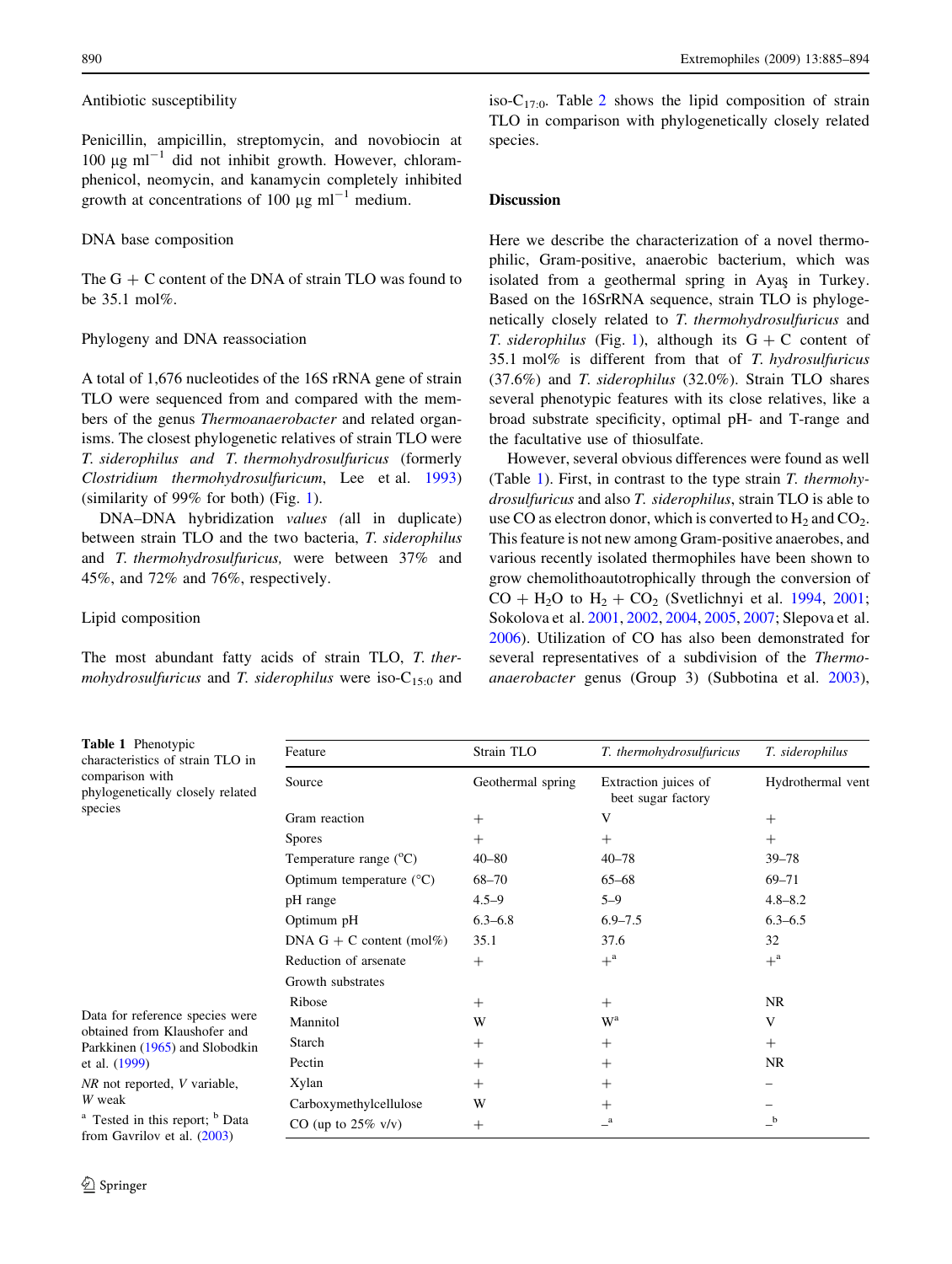<span id="page-6-0"></span>

|  |  |  |  |  |  | Table 2 Lipid composition (in % of total quantified lipids) of strain TLO in comparison with phylogenetically closely related species |
|--|--|--|--|--|--|---------------------------------------------------------------------------------------------------------------------------------------|
|--|--|--|--|--|--|---------------------------------------------------------------------------------------------------------------------------------------|

| Lipids                                                    | Strain TLO     |            | T. thermohydrosulfuricus |            | T. siderophilus |            |
|-----------------------------------------------------------|----------------|------------|--------------------------|------------|-----------------|------------|
|                                                           | <b>FLF</b>     | <b>BLF</b> | <b>FLF</b>               | <b>BLF</b> | <b>FLF</b>      | <b>BLF</b> |
| Summed concentration (mg/g dry weight)                    | 6.7            | 2.0        | 17.4                     | 2.9        | 8.6             | 0.6        |
| $n$ -C <sub>14</sub> FA                                   | 4              | 1          | n.d.                     | n.d.       | 7               | 2          |
| $Iso-C_{15}FA$                                            | 39             | 25         | 81                       | 60         | 3               | 40         |
| Anteiso- $C_{15}$ FA                                      | 2              | 2          | 2                        | 2          | $\mathbf{0}$    | 8          |
| $n-C_{16}FA$                                              | 5              |            | 2                        | 2          | 19              | 5          |
| $Iso-C_{17}FA$                                            | 16             | 5          | 12                       | 22         | 66              | 16         |
| Anteiso- $C_{17}$ FA                                      | $\overline{2}$ |            |                          | 2          | 5               | 4          |
| $n$ -C <sub>18</sub> FA                                   | n.d.           | n.d.       | n.d.                     | n.d.       | n.d.            |            |
| $Iso-C_{15}$ -OH                                          | 10             | n.d.       |                          | n.d.       | <1              | 3          |
| $n$ -C <sub>16</sub> -OH                                  | 7              |            | n.d.                     | n.d.       | n.d.            |            |
| $Iso-C_{17}$ -OH                                          | 9              | 9          |                          | n.d.       | n.d.            | n.d.       |
| Anteiso- $C_{17}$ -OH                                     | 4              | <1         | n.d.                     | n.d.       | n.d.            | n.d.       |
| $\alpha$ , $\omega$ -13,16-Dimethyl-octacosanedoic acid   | 2              | 50         | n.d.                     | 12         | n.d.            | 20         |
| $\alpha$ , $\omega$ -13,16-Dimethyl-triacontanedioic acid | n.d.           | 2          | n.d.                     | n.d.       | n.d.            | n.d.       |
| 30-Hydroxy-13,16-dimethyl-triacontanoic acid              | n.d.           | 3          | n.d.                     | n.d.       | n.d.            | n.d.       |

The strains were grown in glucose-containing bicarbonate-buffered  $(BM)$  medium at  $65^{\circ}$ C for 24 h

n.d. not detected, FA fatty acid, OH alcohol, FLF free lipid fraction, BLF bound lipid fraction

which was recently reassigned to the genus *Caldanaerob*acter (Fardeau et al. [2004\)](#page-7-0). For example, Caldanaerobacter subterraneus subsp. tengcongensis and C. subterraneus subsp. pacificius are able to use CO. However, among the more distantly related, true Thermoanaerobacter strains, CO-dehydrogenase activity has not been demonstrated or determined yet, with the exception of strain TLO, as shown here (Table [1\)](#page-5-0). It is important to realize that the bacterium either did not grow or did not completely oxidize CO at concentrations higher than  $25\%$  (v/v) in the gas phase. Often, growth is only tested in the presence of 100% CO, which may be toxic and then gives rise to false conclusions regarding the ability to grow on CO. Moreover, levels of CO in natural hot environments are probably much lower, and microorganisms growing on CO in such environments are likely to be able to use very low CO concentrations. For example, Carboxydothermus hydrogenoformans consumed CO to below detectable levels of 2 ppm, when the  $CO<sub>2</sub>$  concentration was kept low (A.M. Henstra et al., unpublished data).

Second, significant differences in the lipid composition of strain TLO and the phylogenetically closely related species, T. thermohydrosulfuricus and T. siderophilus, were detected as shown in Table 2. In T. siderophilus the iso-C17 FA was substantially more abundant than in the TLO strain and T. thermohydrosulfuricus. Interestingly, in all three strains the uncommon membrane-spanning  $\alpha$ ,  $\omega$ -13,16-dimethyl-octacosanedioic acid, previously detected in the phylogenetically related T. ethanolicus (Jung et al. [1994;](#page-8-0) Lee et al. [2002\)](#page-8-0) was present in substantial amounts,

especially in strain TLO. Since increasing ethanol concentrations were found to be associated with high levels of  $C_{30}$  fatty acids in T. ethanolicus (Burdette et al. [2002](#page-7-0)), the high tolerance to ethanol further verifies also the potential of strain TLO.

Strain TLO showed some additional features that are noteworthy. The use of thiosulfate as terminal electron acceptor is a common property of many thermophilic fermentative bacteria. Both hydrogen sulfide and elemental sulfur have been reported as reduced end product. The formation of elemental sulfur deposits was observed for Thermoanaerobacter italicus (Kozianowski et al. [1997](#page-8-0)) and T. uzonensis (Wagner et al. [2008\)](#page-9-0), whereas Thermoanaerobacter sulfurigignens (Lee et al. [2007\)](#page-8-0) only produces elemental sulfur, similar to most species of Thermoanaerobacterium (Schink and Zeikus [1983;](#page-8-0) Lee et al. [1993\)](#page-8-0). The ability to produce either sulfide or sulfur from thiosulfate has been proposed as a differentiating feature between the genera Thermoanaerobacter and Thermoanaerobacterium (Lee et al. [1993](#page-8-0)). However, for strain TLO we could show that the formation of hydrogen sulfide or sulfur is very much dependent on the type of medium and the pH. At pH 6.7 (BM-medium), sulfide was exclusively formed, whereas at pH 5.8 (PB-medium) substantial sulfur deposition was observed. The reason for this drastic change in thiosulfate reduction is not known, but it indicates that the ability to produce either hydrogen sulfide or sulfur is not as group-specific as previously thought.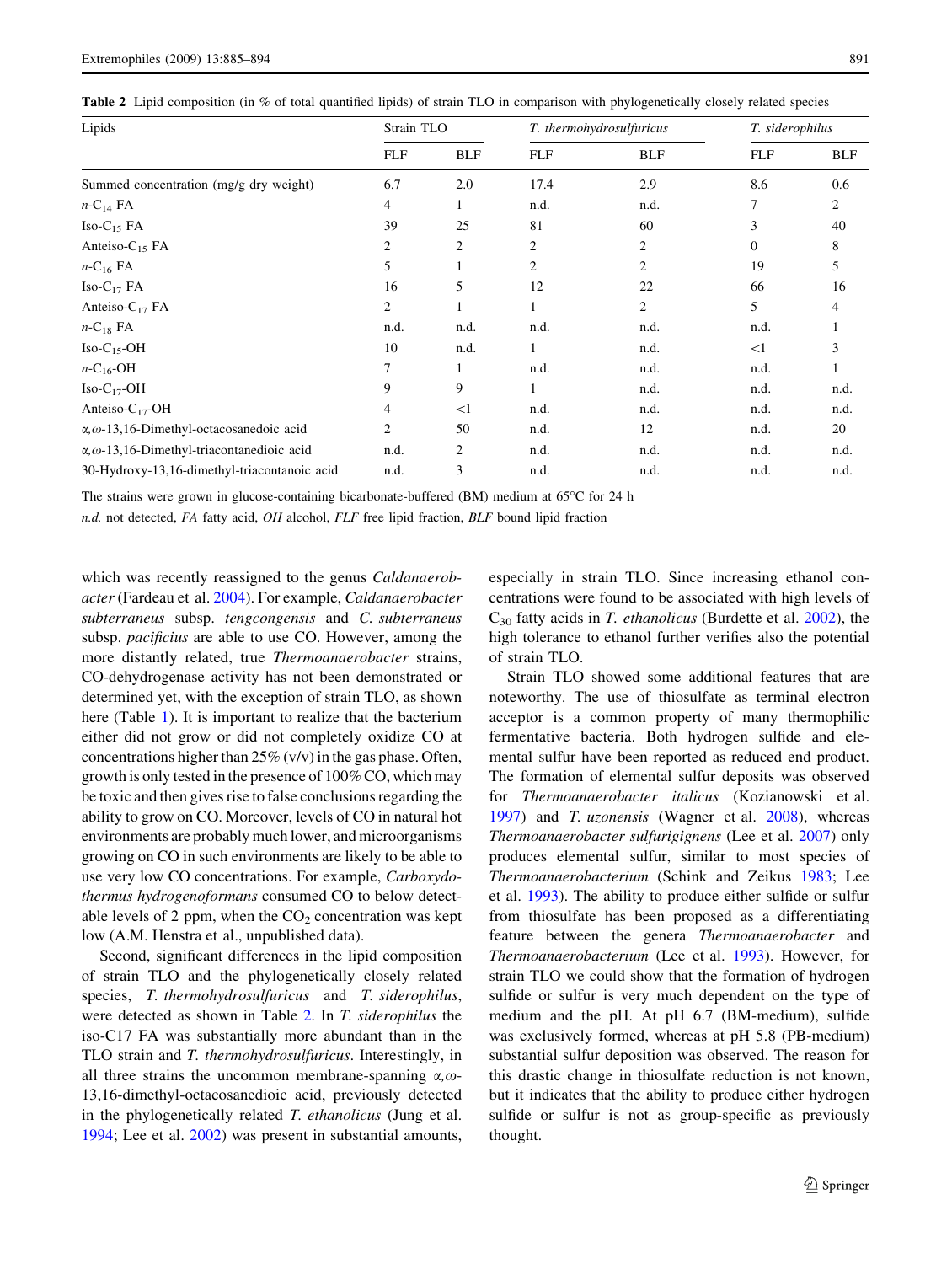<span id="page-7-0"></span>The pH of the growth medium severely influenced the fermentation pattern. Whereas at basic and neutral conditions significant amounts of acetate, ethanol, and alanine were formed in addition to the major product lactate, at pH values between 4.5 and 5, an almost homolactic fermentation was observed. This latter feature combined with the ability to convert a wide array of substrates, and the growth on non-complex media, make this organism an interesting candidate for industrial lactic acid production.

In the absence of thiosulfate, strain TLO also produced substantial amounts of alanine (0.3 mol/mol glucose). Alanine has been reported before as fermentation end product in sugar-fermenting thermophiles, and it is regarded as a sink for reducing equivalents (Kengen and Stams [1994;](#page-8-0) Balk et al. 2002). Accordingly, in the presence of the electron acceptor thiosulfate, alanine formation was almost negligible (0.02 mol/mol glucose).

In the last two decades, intensive research on anaerobic, thermophilic, carbohydrate-fermenting microorganisms from marine and terrestrial volcanic hot springs has led to the isolation of several new genera and species in the domains Bacteria and Archaea. The major aim for this research stems from the biotechnological potential and the basic evolutionary traits of these microbes. CO-utilizing thermophilic microorganisms are able to grow by converting CO with water to  $H_2$  and CO<sub>2</sub>. This feature makes these microorganisms interesting for cost effective hydrogen production. Hydrogen gas attracts great interest as a potential clean future fuel. Besides its potential as a future energy carrier,  $H_2$  is a potent electron donor in various reductive processes, both in chemical and biotechnological applications. The use of thermophilic microorganisms for these processes could offer some advantages; although to date, few thermophiles are known that grow well on CO. The identification of new isolates that would broaden the product range of synthesis gas fermentations is desirable. Strain TLO can be one of the possible candidates for further research in this area.

In conclusion, a new thermophilic anaerobic bacterium is described that differs from its closest phylogenetic relatives, T. thermohydrosulfuricus and T. siderophilus, in the ability to use carbon monoxide, its  $G + C$  content, and fatty acids composition. The lipid profile of strain TLO is different from T. thermohydrosulfuricus and T. siderophilus and characterized by the predominance of membrane-spanning lipids. Moreover, in the absence of thiosulfate strain TLO produced almost entirely lactate instead of ethanol or acetate. These differences led us to propose that strain TLO represents a subspecies of Thermoanaerobacter thermohydrosulfuricus, and we therefore name it Thermoanaerobacter thermohydrosulfuricus subsp. carboxydovorans.

The description of T. thermohydrosulfuricus is as given by Klaushofer and Parkkinen ([1965\)](#page-8-0) with the following

modifications. Arsenate is used as electron acceptor. The most abundant fatty acids are iso- $C_{15:0}$  and iso- $C_{17:0}$  and the membrane-spanning lipids,  $\alpha$ , $\omega$ -13,16-dimethyl-octacosanedioic acid, was also found. One of the subspecies of T. thermohydrosulfuricus, strain TLO, is able to grow on  $CO$  (<25% v/v).

Acknowledgments This work was supported by the INTAS and Darwin Centre for Biogeology of Netherlands Organization for Scientific Research (NWO) and was also partly supported by Award No KUK-C1-017-12, made by King Abdullah University of Science and Technology (KAUST).

Open Access This article is distributed under the terms of the Creative Commons Attribution Noncommercial License which permits any noncommercial use, distribution, and reproduction in any medium, provided the original author(s) and source are credited.

#### References

- Balk M, Weijma J, Stams AJM (2002) Thermotoga lettingae sp. nov., a novel thermophilic, methanol-degrading bacterium isolated from a thermophilic anaerobic reactor. Int J Syst Evol Microbiol 52:1361–1368
- Balk M, Weijma J, Friedrich MW, Stams AJM (2003) Methanol utilization by a novel thermophilic homoacetogenic bacterium, Moorella mulderi sp. nov., isolated from a bioreactor. Arch Microbiol 179:315–320
- Bradford MM (1976) A rapid and sensitive method for the quantitation of microgram quantities of protein utilizing the principle of protein-dye binding. Anal Biochem 72:248–254
- Burdette DS, Jung SH, Shen G-J, Hollingsworth RI, Zeikus JG (2002) Physiological function of alcohol dehydrogenases and longchain  $(C_{30})$  fatty acids in alcohol tolerance of Thermoanaerobacter ethanolicus. Appl Environ Microbiol 68:1914–1918
- Cashion P, Holder-Franklin MA, McCully J, Franklin M (1977) A rapid method for the base ratio determination of bacterial DNA. Anal Biochem 81:461–466
- Cayol J-L, Ollivier B, Patel BKC, Ravot G, Magot G, Ageron E, Grimont PAD, Garcia J-L (1995) Description of Thermoanaerobacter brockii subsp. lactiethylicus subsp. nov., isolated from a deep subsurface French oil well, a proposal to reclassify Thermoanaerobacter finii comb. nov., and an emended description of Thermoanaerobacter brockii. Int J Syst Bacteriol 45:783–789
- Cook GM, Rainey FA, Patel PK, Morgan HW (1996) Characterization of a new obligately anaerobic thermophile, Thermoanaerobacter wiegelii. Int J Syst Bacteriol 46:123–127
- De Ley J, Cattoir H, Reynaerts A (1970) The quantitative measurement of DNA hybridization from renaturation rates. Eur J Biochem 12:133–142
- Escara JF, Hutton JR (1980) Thermal stability and renaturation of DNA in dimethylsulphoxide solutions: acceleration of renaturation rate. Biopolymers 19:1315–1327
- Fardeau ML, Magot M, Patel BKC, Thomas P, Garcia JL, Ollivier B (2000) Thermoanaerobacter subterraneus sp. nov., a novel thermophile isolated from oilfield water. Int J Syst Evol Microbiol 50:2141–2149
- Fardeau ML, Bonilla Salinas M, L'Haridon S, Jeanthon C, Verhe F, Cayol JL, Patel BK, Garcia JL, Ollivier B (2004) Isolation from oil reservoirs of novel thermophilic anaerobes phylogenetically related to Thermoanaerobacter subterraneus: reassignment of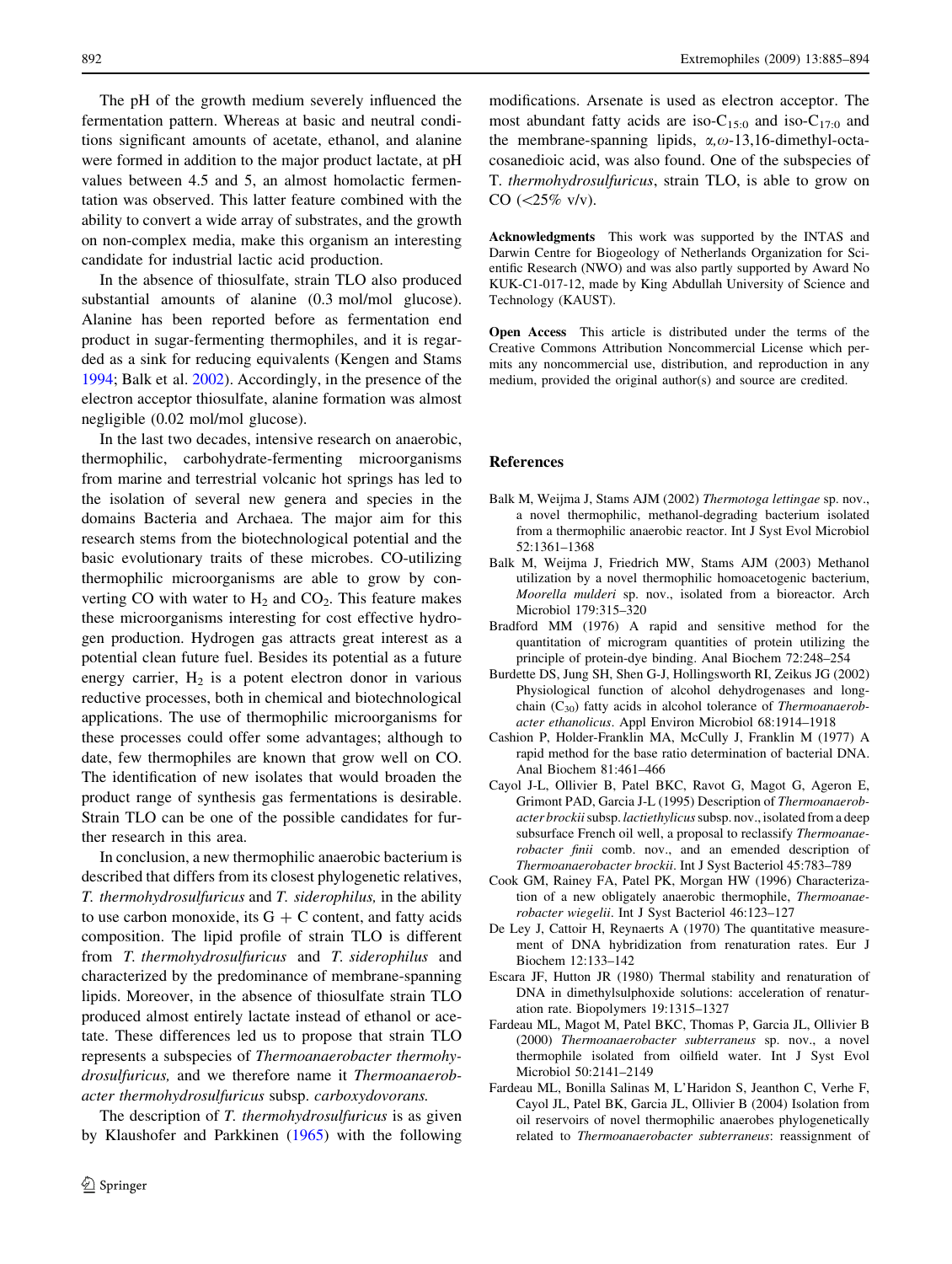<span id="page-8-0"></span>T. subterraneus, Thermoanaerobacter yonseiensis, Thermoanaerobacter tengcongensis and Carboxydibrachium pacificum to Caldanaerobacter subterraneus gen. nov., sp. nov., comb. nov. as four novel subspecies. Int J Syst Evol Microbiol 54:467–474

- Gavrilov SN, Bonch-Osmolovskaya EA, Slobodkin AI (2003) Physiology of organotrophic and lithotrophic growth of the thermophilic iron-reducing bacteria Thermoterrabacterium ferrireducens and Thermoanaerobater siderophilus. Microbiology (English translation of Mikrobiologiya) 72:132–137
- Henstra AM, Stams AJM (2004) Novel physiological features of Carboxydothermus hydrogenoformans and Thermoterrabacterium ferrireducens. Appl Environ Microbiol 70:7236–7240
- Huss VAR, Festl H, Schleifer KH (1983) Studies on the spectrophotometric determination of DNA hybridization from renaturation rates. Syst Appl Microbiol 4:184–192
- Jahnke KD (1992) Basic computer program for evaluation of spectroscopic DNA renaturation data from GILFORD System 2600 spectrometer on a PC/XT/AT type personal computer. J Microbial Methods 15:61–73
- Jung SH, Zeikus JG, Hollingsworth RI (1994) A new family of very long-chain  $\alpha$ , $\omega$  -13, 16-dicarboxylic acids is a major structural fatty acyl component of the membrane-lipids of Thermoanerobacter ethanolicus 39e. J Lipid Res 35:1057–1065
- Kengen SWM, Stams AJM (1994) Formation of L-alanine as a reduced end product in carbohydrate fermentation by the hyperthermophilic archaeon Pyrococcus furiosus. Arch Microbiol 161:168–175
- Kim BC, Grote R, Lee DW, Antranikian G, Pyun YR (2001) Thermoanaerobacter yonseiensis sp. nov., a novel extremely thermophilic, xylose-utilizing bacterium that grows at up to 85°C. Int J Syst Evol Microbiol 51:1539–1548
- Klaushofer H, Parkkinen E (1965) Zur Frage der Bedeutung aerober und anaerober thermophiler Sporenbildner als Infektionsursache in Rübenzuckerfabriken. I. Clostridium thermohydrosulfuricum eine neue Art eines saccharoseabbauenden, thermophilen, schwefelwasserstoffbildenden Clostridiums. Z Zuckerind Boehm 15:445–449
- Kozianowski G, Canganella F, Rainey FA, Hippe H, Antranikian G (1997) Purification and characterization of thermostable pectatelyases from a newly isolated thermophilic bacterium, Thermoanaerobacter italicus sp. nov. Extremophiles 1:171–182
- Lane DJ (1991) 16S/23S rRNA sequencing. In: Stackebrandt E, Goodfellow M (eds) Nucleic acid techniques in bacterial systematics. Wiley, Chichester, England, pp 115–175
- Larsen L, Nielsen P, Ahring BK (1997) Thermoanaerobacter mathranii sp. nov., an ethanol-producing, extremely thermophilic anaerobic bacterium from a hot spring in Iceland. Arch Microbiol 168:114–119
- Lee YE, Jain MK, Lee C, Lowe SE, Zeikus JG (1993) Taxonomic distinction of saccharolytic thermophilic anaerobes: description of Thermoanaerobacterium xylanolyticum gen. nov., sp. nov., and Thermoanaerobacterium saccharolyticum gen. nov., sp. nov.; reclassification of Thermoanaerobium brockii, Clostridium thermosulfurogenes, and Clostridium thermohydrosulfuricum E100-69 as Thermoanaerobacter brockii comb. nov., Thermoanaerobacterium thermosulfurigens comb. nov., and Thermoanaerobacter thermohydrosulfuricus comb. nov., and Thermoanaerobacter thermohydrosulfuricus comb. nov., respectively; and transfer of Clostridium thermohydrosulfuricum 39E to Thermoanaerobacter ethanolicus. Int J Syst Bacteriol 43:41– 51
- Lee S, Kang SY, Kim N, Jung SH (2002) Structural analyses of the novel phospholipids containing the unusual very long bifunctional acyl chain,  $\alpha$ , $\omega$  -13, 16-dimethyloctacosanedioate in Thermoanaerobacter ethanolicus. Bull Korean Chem Soc 23:1778–1784
- Lee YL, Dashti M, Prange A, Rainey FA, Rohde M, Whitman WB, Wiegel J (2007) Thermoanaerobacter sulfurigignens sp. nov., an anaerobic thermophilic bacterium that reduces 1 M thiosulfate to elemental sulfur and tolerates 90 mM sulfite. Int J Syst Evol Microbiol 57:1429–1434
- Lovley DR, Phillips EJP (1988) Novel mode of microbial energy metabolism: organic carbon oxidation coupled to dissimilatory reduction of iron or manganese. Appl Environ Microbiol 54:1472–1480
- Ludwig W, Strunk O, Westram R, Richter L, Meier H, Yadhukumar Buchner A, Lai T, Steppi S, Jobb G, Forster W, Brettske I, Gerber S, Ginhart AW, Gross O, Grumann S, Hermann S, Jost R, Konig A, Liss T, Lussmann R, May M, Nonhoff B, Reichel B, Strehlow R, Stamatakis A, Stuckmann N, Vilbig A, Lenke M, Ludwig T, Bode A, Schleifer KH (2004) ARB: a software environment for sequence data. Nucleic Acids Res 32:1363–1371
- Mesbah M, Premachandran U, Whitman W (1989) Precise measurement of the  $G+C$  content of deoxyribonucleic acid by high performance liquid chromatography. Int J Syst Bact 39:159–167
- Murray RGE, Doetsch RN, Robinow CF (1994) Determinative and cytological light microscopy. In: Gerhardt P, Murray RGE, Wood WA, Krieg NR (eds) Methods of general and molecular biology. American Society for Microbiology, Washington, DC, pp 21–41
- Onyenwoke RU, Kevbrin VV, Lysenko AM, Wiegel J (2007) Thermoanaerobacter pseudethanolicus sp. nov., a thermophilic heterotrophic anaerobe from Yellowstone National Park. Int J Syst Evol Microbiol 57:2191–2193
- Schink B, Zeikus JG (1983) Clostridium thermosulfurogenes sp. nov., a new thermophile that produces elemental sulphur from thiosulphate. J Gen Microbiol 129:1149–1158
- Schmid U, Giesel H, Schobert M, Sahm H (1986) Thermoanaerobacter finii spec. nov., a new ethanologenic sporogenous bacterium. Syst Appl Microbiol 8:80–85
- Scholten JC, Stams AJM (1995) The effect of sulfate and nitrate on methane formation in a freshwater sediment. Antonie Van Leeuwenhoek 68:309–315
- Slepova TV, Sokolova TG, Lysenko AM, Tourova TP, Kolganova TV, Kamzolkina OV, Karpov GA, Bonch-Osmolovskaya EA (2006) Carboxydocella sporoproducens sp. nov., a novel anaerobic CO-utilizing/ $H_2$ -producing thermophilic bacterium from a Kamchatka hot spring. Int J Syst Evol Microbiol 56:797
- Slobodkin AI, Tourova TP, Kuznetsov BB, Kostrikina NA, Chernyh NA, Bonch-Osmolovskaya EA (1999) Thermoanaerobacter siderophilus sp. nov., a novel dissimilatory Fe(III)-reducing, anaerobic, thermophilic bacterium. Int J Syst Bacteriol 49:1471– 1478
- Sokolova TG, Gonzalez JM, Kostrikina NA, Chernyh NA, Tourova TP, Kato C, Bonch Osmolovskaya EA, Robb FT (2001) Carboxydobrachium pacificum gen. nov., sp nov., a new anaerobic, thermophilic, CO-utilizing marine bacterium from Okinawa Trough. Int J Syst Evol Microbiol 51:141–149
- Sokolova TG, Kostrikina NA, Chernyh NA, Tourova TP, Kolganova TV, Bonch-Osmolovskaya EA (2002) Carboxydocella thermautotrophica gen. nov., sp. nov., a novel anaerobic, CO-utilizing thermophile from a Kamchatkan hot spring. Int J Syst Evol Microbiol 52:1961–1967
- Sokolova TG, Gonzalez JM, Kostrikina NA, Chernyh NA, Slepova TV, Bonch-Osmolovskaya EA, Robb FT (2004) Thermosinus carboxydivorans gen. nov., sp. nov., a new anaerobic, thermophilic, carbon monoxide-oxidizing, hydrogenogenic bacterium from a hot pool of Yellowstone National Park. Int J Syst Evol Microbiol 54:2353–2359
- Sokolova TG, Kostrikina NA, Chernyh NA, Kolganova TV, Tourova TP, Bonch-Osmolovskaya EA (2005) Thermincola carboxydiphila gen. nov., sp. nov., a novel anaerobic, carboxydotrophic,